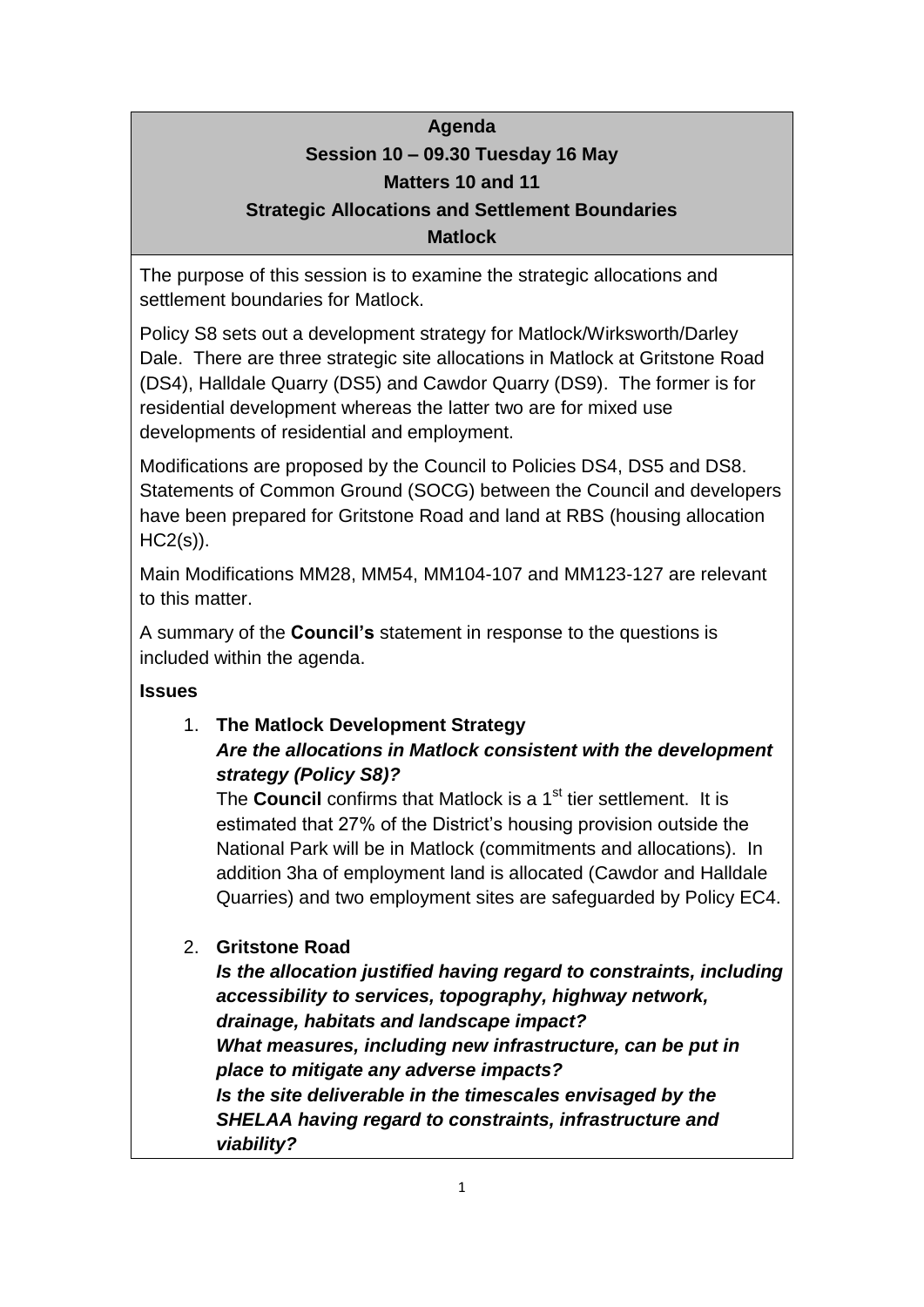#### *Are the criteria within Policy DS4 justified?*

Whilst the **Council** acknowledges that the site is elevated and some distance from the town centre it is stated that accessibility and sustainability can be improved by provision of a shuttle bus and a local centre.

Mitigation is proposed in terms of landscape, highway network and drainage impacts.

The viability and deliverability of the site has been assessed as part of CD19 and the SOCG outlines delivery timescales.

The Council considers that the criteria within Policy DS4 are justified as they require the submission of information that would normally accompany an application.

*Do the constraints on accessing the site by car (including Cavendish Road), foot, cycle and public transport make it unsuitable for allocation?*

*What mitigation can be put in place to improve the accessibility of the site (a shuttle bus and travel planning measures are put forward by the developer)?*

*Are the landscape and visual impact effects acceptable? Are there likely to be any biodiversity issues which would prevent development of the site?*

*Is the risk from surface and ground water flooding capable of being mitigated having regard to geology and other constraints?*

*Are there any implications arising from the presence of the aqueduct for developing the site?*

*Are the requirements for phasing within Policy DS4 clear and necessary, particularly having regard to the timing of the provision of an east-west link road?*

*Should Policy DS4 make specific reference to the provision of a local centre?*

3. **Halldale Quarry**

*Is the allocation justified having regard to the highway network constraints?*

*What measures, including new infrastructure, can be put in place to mitigate any adverse highway impacts? How can the accessibility of the site from the town be improved?*

*Is the site deliverable in the timescales envisaged by the SHELAA having regard to constraints, infrastructure and viability?*

*In particular what are the implications for deliverability of*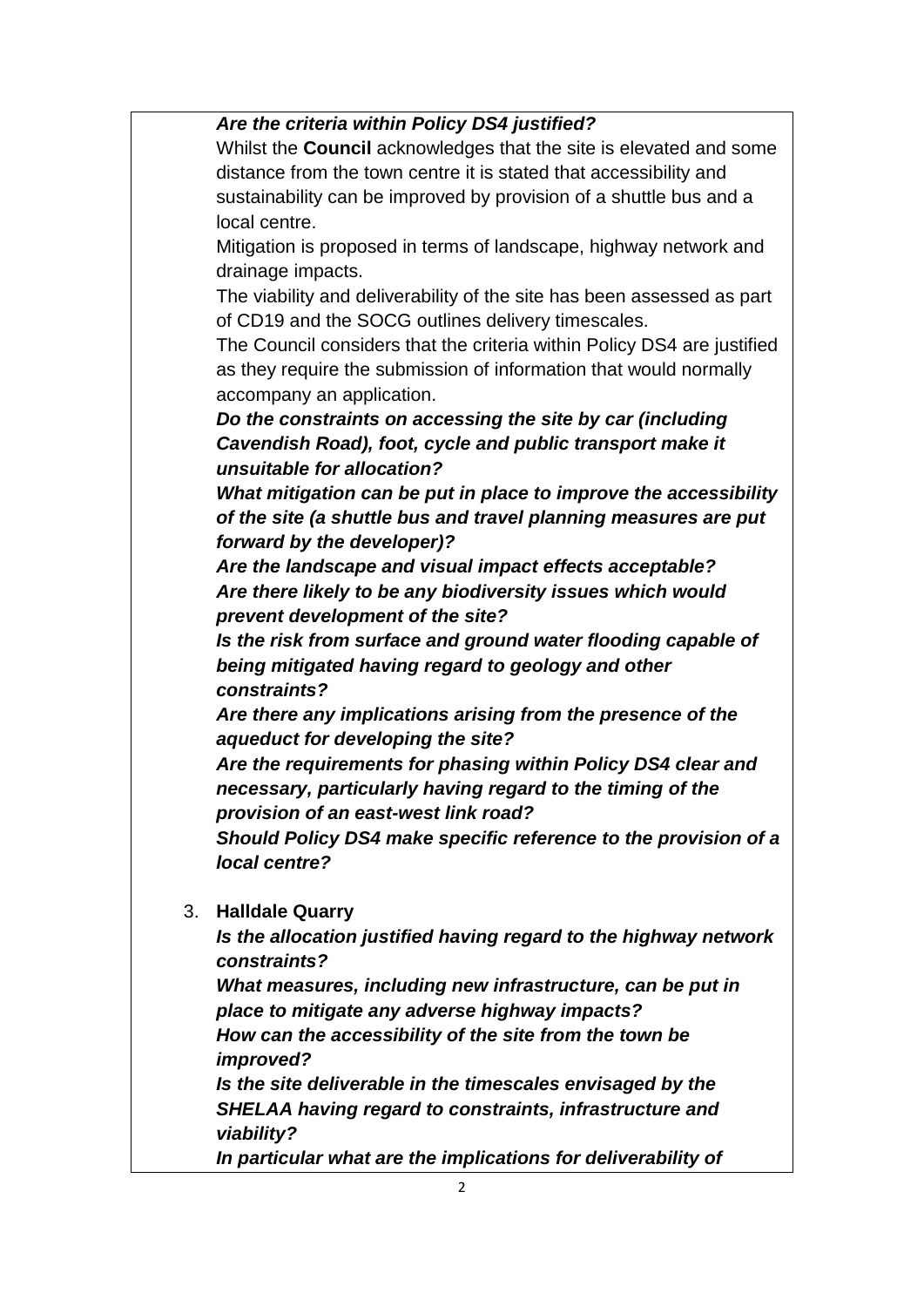*contamination, quarry faces, stability and the mineral resource?* The **Council** notes that the site has the benefit of an extant planning permission for a mixed use development of 220 dwellings and commercial floorspace. The permission is subject to a travel plan and off-site highway improvements.

The Council acknowledges that the elevated position makes reliance on the private car likely.

The viability and deliverability of the site has been assessed by the District Valuation Office and as part of CD19.

In terms of site constraints, quarry face stability has been assessed. Further assessments of stability and contamination will be required. The quarry has been inactive for some time but Policy DS5 requires development to have regard to the mineral resource.

*What are the implications of Policy MP17 of the Minerals Local Plan in that it indicates that the MPA will resist proposals which would sterilise certain mineral deposits?*

*Notwithstanding the assessments already undertaken are the constraints relating to stability and contamination likely to be sufficient to prevent or delay development coming forward? What measures can be incorporated to prevent additional traffic using country lanes in the vicinity, including those in the National Park and should these measures be included within Policy DS5?*

*Can the site deliver the affordable housing and necessary infrastructure contributions required by Policy DS5 and other policies of the LP?*

4. **Cawdor Quarry**

*Is the allocation justified having regard to the highway network constraints?*

*What measures, including new infrastructure, can be put in place to mitigate any adverse highway impacts? How can the accessibility of the site from the town be improved?*

*Is the site deliverable in the timescales envisaged by the SHELAA having regard to constraints, infrastructure and viability?*

*In particular what are the implications for deliverability of contamination, quarry faces, stability and the mineral resource? Should the size and scope of the allocation be increased ensure that the site comes forward?*

The **Council** refers to the planning history of the site and the existence of an extant permission and a current application.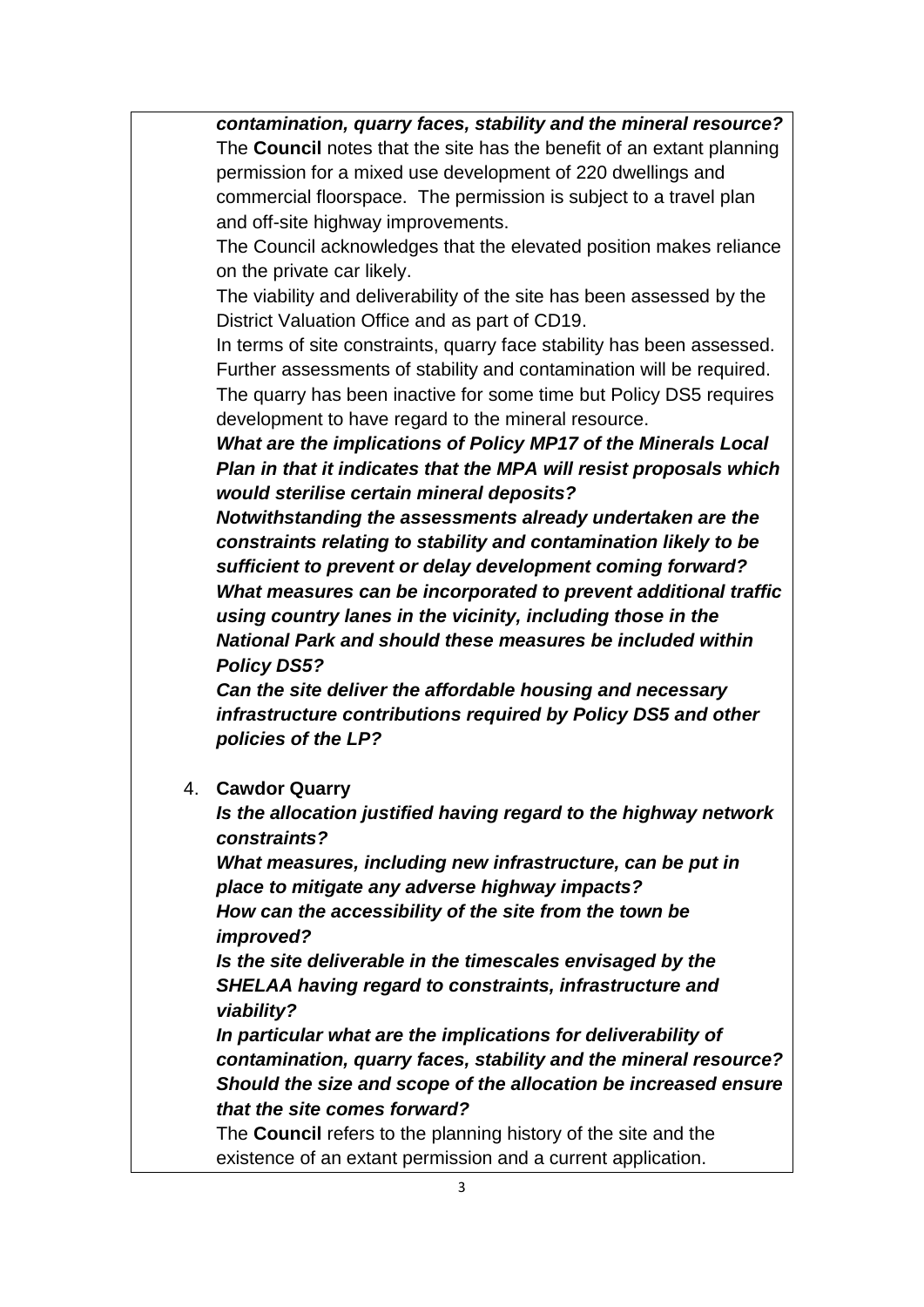Highway improvements have already been made and further measures are proposed to improve accessibility.

The Council considers that it has taken a more cautious approach to deliverability than the landowners.

There is evidence of landfill operations on the site but the intention is to leave these in situ. There are no safeguarded mineral resources. Stabilisation works will be carried out to quarry faces.

The current application proposes a greater number of dwellings and business and retail floorspace than the allocation but extends into open fields beyond the allocation to which there are significant objections.

*Are there any implications arising from the history of unimplemented permissions for the deliverability of the site? Notwithstanding the assessments already undertaken are the constraints relating to stability and contamination likely to be sufficient to prevent or delay development coming forward? What measures can be incorporated to prevent additional traffic using country lanes in the vicinity, including those in the National Park, and should these measures be included in Policy DS9?*

#### 5. **Settlement Boundaries**

*Is the settlement boundary for Matlock justified?*

The **Council** state that the boundary is intended to reflect the extent of the settlement's existing and proposed built-up area using criteria set out in paragraph 4.23 of the LP.

*Are there any locations where the settlement boundary could be amended without causing significant harm whilst increasing development opportunities e.g. along Old Hackney Lane/Upper Hackney where allocations are proposed?*

#### 6. **Infrastructure**

*Will the infrastructure to support the scale of development proposed be provided in the right place and at the right time, including that relating to transport, the highway network, health and education?*

The **Council** indicates that transport and education infrastructure will form the majority of essential projects to support the proposed growth. Highway works and traffic management will limit the effects of additional traffic. Additional school places will be required at primary schools. The need for additional health facilities is likely to be met by CIL.

*What specific highway works and traffic management are likely*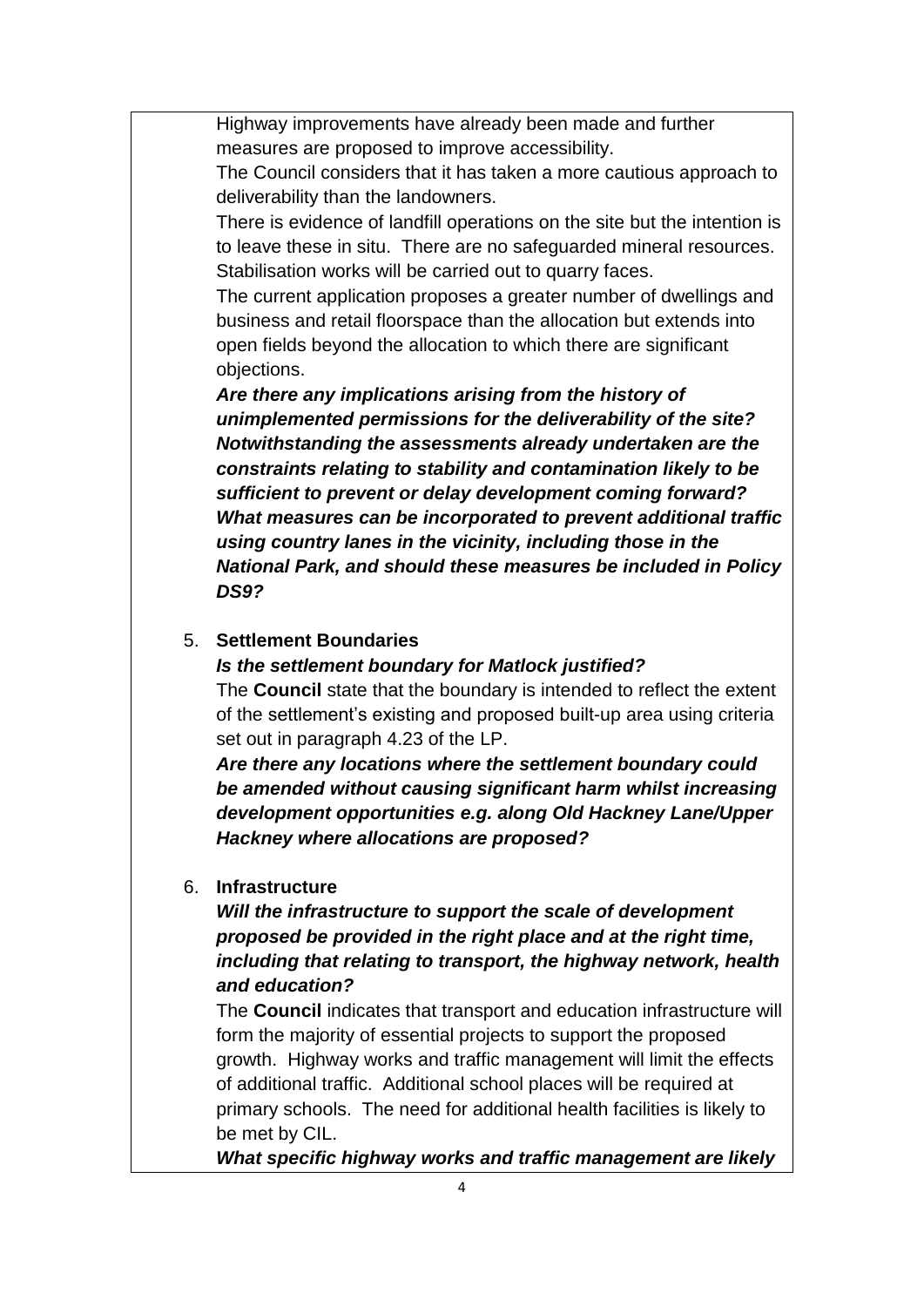*to be necessary to mitigate the impact of growth in Matlock, (reference is made to the Crown Square and Matlock Green junctions)?*

*Is there scope for the town's primary schools to expand to provide necessary school places?*

*Will the North Derbyshire CCG be in a position to formalise its GP practice requirements for Matlock through its Estates Strategy such that S106 or CIL can support additional provision?*

### **Main Evidence Base**

SD07 – Duty to Cooperate Statement

CD19 – CD22 – Viability Assessments

CD25 – SHELAA

CD35 – Transport Evidence Base Report

EX/08 - Council response to Inspector's Preliminary questions of 15 February

EX/13 – Schedule of Proposed Main Modifications

### **Participants**

DDDC

**DCC** 

Mr Paul Hibbitt (404)

Wolds Action Group (993)

Roger Yarwood for various clients (2164)

Mr Frederick Burgess (3499)

Mr S Briddon (3592)

John Church for Executors of former Gervase Smith Nurseries Ltd (4792)

Mrs. S Briddon (5175)

Ken Wainmain for Richard Hobday (5279)

WYG for William Davis (5317)

Matlock Civic Association (5323)

Mr Paul Roe (5781)

Mr J Wallbank (5980)

Mr David Elsworth (6001) Graham Hall on behalf of Mr. M Seddon (6026) Mr. P Thompson (6126) Fisher German for Mr. S Haslam & Ms C Alcock (6165) PDP for Wildgoose Homes (6212)

# **Statements**

DDDC Wolds Action Group Roger Yarwood Frederick Burgess